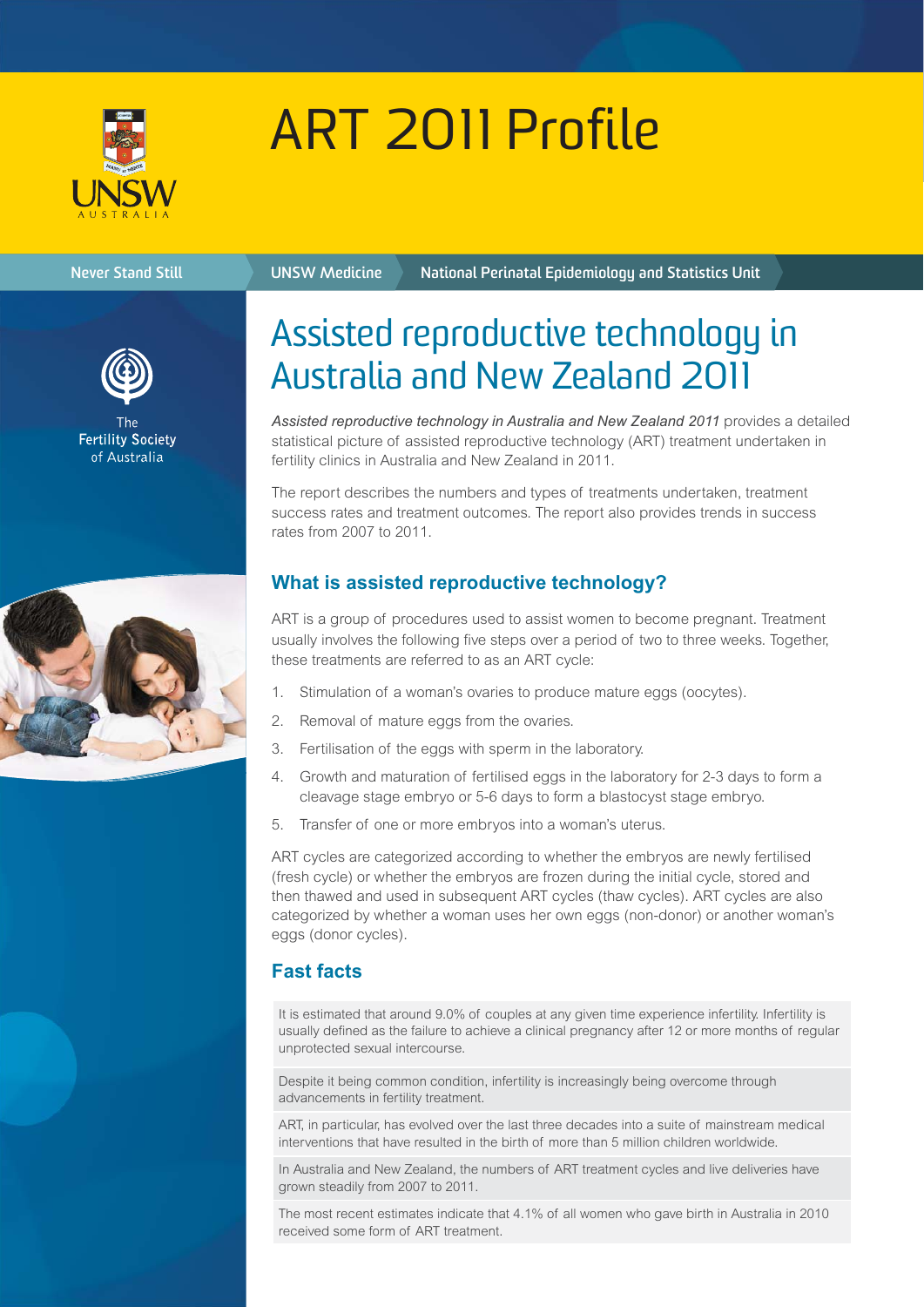#### **ART cycles in 2011**

There were 66,347 ART treatment cycles performed in Australia and New Zealand in 2011, representing an increase of 7.4% on 2010. Of these, 92.2% (61,158) were from Australian clinics and 7.8% (5,189) were from New Zealand clinics.

The vast majority (95.1%) of the ART treatment cycles in 2011 were non-donor cycles. Of these non-donor cycles, 64.5% were fresh cycles and 35.5% were thaw cycles.

For 3.2% of cycles, donated eggs were used. Other treatment cycles such as surrogacy and GIFT cycles accounted for only a small proportion (1.7%) of cycles.



#### **Age of women undergoing ART treatment**

The average age of women undergoing non-donor cycles in 2011 was 35.9 years, with one in four (25.2%) being 40 years or over.

The average age of women undergoing donor cycles was 40.8 years, with nearly two-thirds (65.4%) aged 40 years or older.



#### **Number of cycles per woman**

In 2011, the number of ART treatment cycles represented 12.9 cycles per 1,000 women of reproductive age (15–44 years) in Australia, compared with 5.7 cycles per 1,000 women of reproductive age in New Zealand.

There were 34,490 women who undertook non-donor fresh or thaw ART treatment in Australia and New Zealand in 2011. On average, 1.8 fresh and/or thaw cycles per woman were undertaken in 2011, with more cycles per woman in Australia (1.9 cycles per woman) than in New Zealand (1.4 cycles per woman).

More than half (50.7%) of the women in Australia had one non-donor treatment cycle compared with 68.9% of women in New Zealand. In line with this, 9.6% of women in Australia had four or more cycles in 2011 compared with 1.8% of women in New Zealand.



#### **Success rates and multiple pregnancies**

Of the 66,347 ART treatment cycles performed in Australia and New Zealand in 2011, 23.1% (15,319) resulted in a clinical pregnancy, 17.8% (11,792) resulted in a delivery (the birth of at least one baby), and 17.5% (11,640) in a live delivery (the birth of at least one liveborn baby).

Of the 11,769 deliveries following non-donor and donor embryo transfer cycles, 6.8% resulted in the birth of twins and 0.1% resulted in the birth of a higher order multiple.

For fresh non-donor cycles, 17.0% resulted in a live delivery, compared to 19.2% for non-donor thaw cycles and 18.7% for fresh and thaw donor cycles.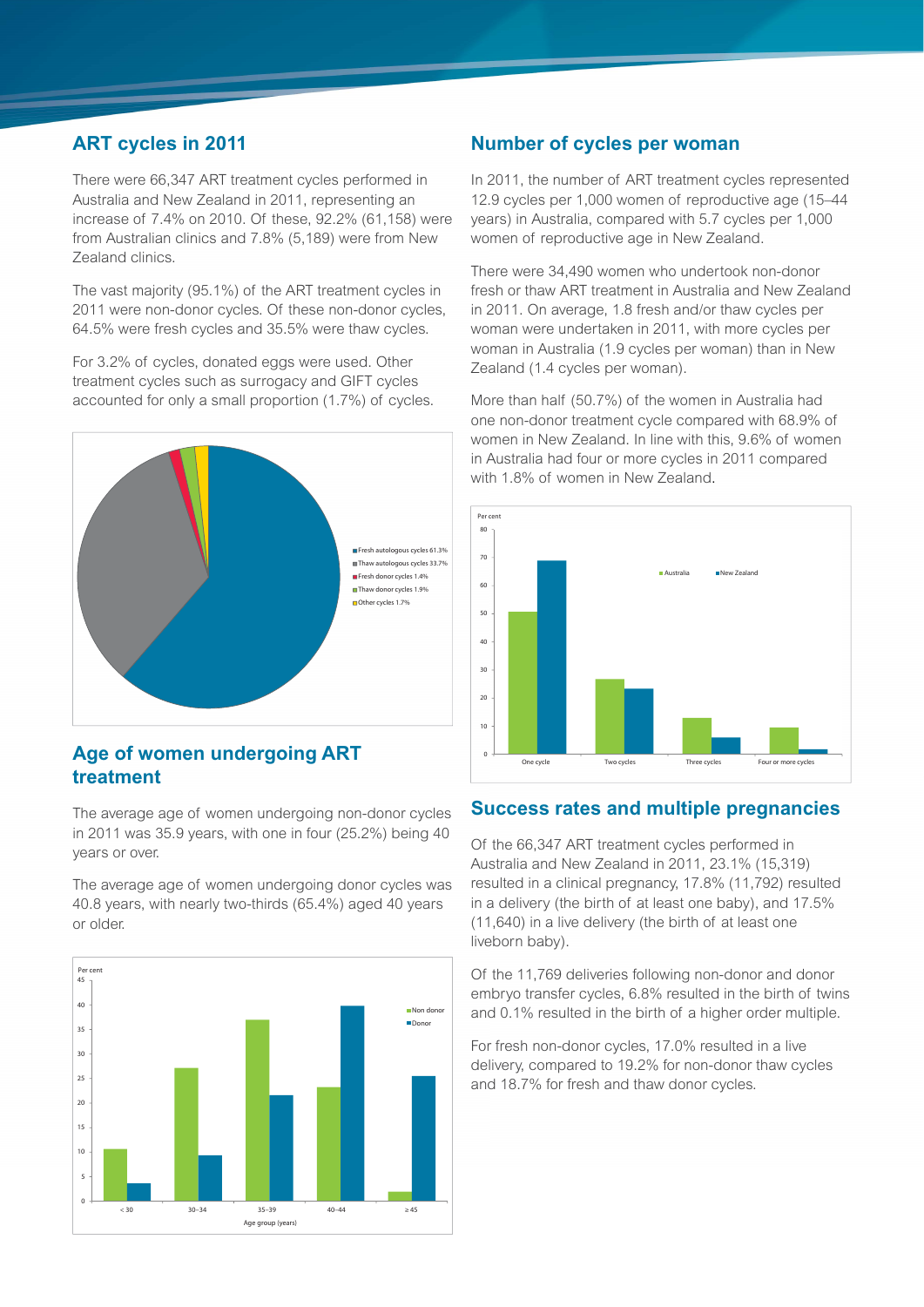#### **Success by age for non-donor fresh cycles**

The highest live delivery rate for non-donor fresh cycles were for women aged between 23 and 32 years. The live delivery rate declined steadily for women older than 30 years. For women aged 45 or older, only one delivery resulted from every 100 initiated cycles compared with 26 live deliveries from every 100 initiated cycles in women aged between 23 and 32.



### **Success by age for non-donor thaw cycles**

The highest live delivery rates for non-donor thaw cycles were for women in their mid-20s to mid-30s. The live delivery rate declined steadily for women aged 35 and older. For women aged 45 or older, 5.0% of initiated nondonor thaw cycles resulted in a live delivery, which is higher than the live delivery rate per initiated non-donor fresh cycle in this age group (1.2%).

The more favourable live delivery rate of thaw cycles probably relates to the fact that a woman's thawed embryos are frozen at the time of her initial fresh cycle and therefore are a younger biological age.



#### **Stage of embryo development**

Of the 53,688 embryo transfer cycles in 2011, more than half (57.7%) involved the transfer of day 5–6 embryos (blastocysts) with the remainder day 2-3 embryos (cleavage embryos). Of non-donor cycles, blastocyst transfers made up 64.1% of thaw cycles compared with 53.5% of fresh cycles.

#### **Slow-frozen and vitrified embryos**

In 2011, there were 21,875 frozen/thawed embryo transfer cycles—50.8% involved the transfer of slowfrozen embryos, and 49.2% involved vitrified (ultra-rapid frozen) embryos. The majority (94.7%) of vitrified embryo transfer cycles involved the transfers of 5–6 embryos (blastocyst), much greater than the proportion (33.8%) of slow-frozen embryo transfer cycles.

#### **Trends in ART treatment**

The 2011 figure shows a rise of 7.4% in the number of treatment cycles performed in 2010 and an increase of 16.8% on 2007. Between 2007 and 2011, the pregnancy and live delivery rates per initiated cycle ranged from 22.6% to 23.9% and from 17.2% to 18.1% respectively.



#### **Fewer multiple births**

A continuing trend in ART treatment over the last five years has been the reduction in the rate of multiple deliveries. The multiple delivery rate was 6.9% in 2011, compared with 7.9% in 2010 and 10.0% in 2007. This reduction is due to a shift in practice to single embryo transfer (SET), with the proportion of SET cycles increasing from 63.7% in 2007 to 73.2% in 2011.